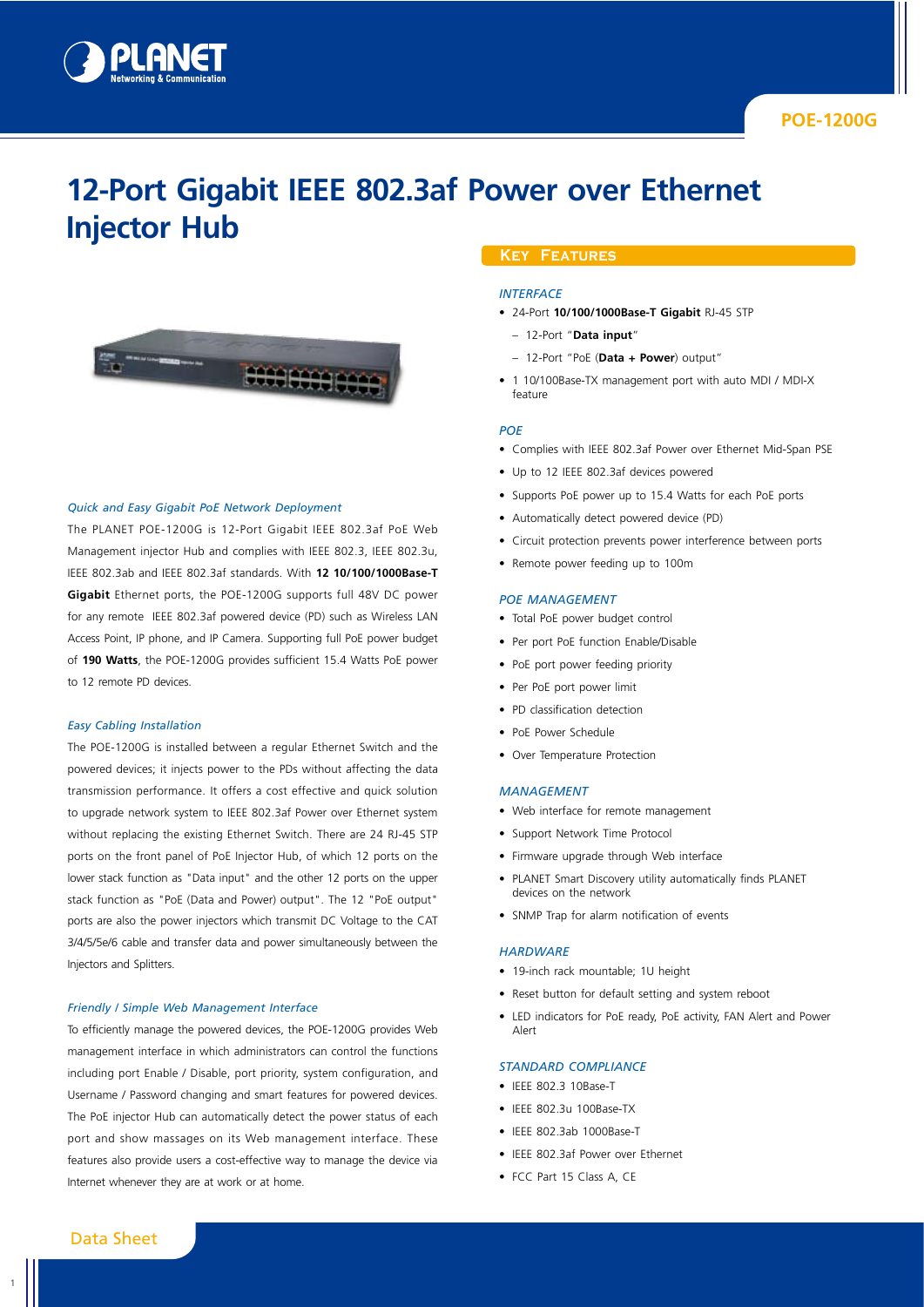

## **Applications**

## *Gigabit PoE Network Deployment*

The POE-1200G provides the easiest way to power your Ethernet devices such as IP Camera on the ceiling and the Wireless Access Point installed on the top of the building. With 12 10/100/1000Base-T Gigabit Ethernet ports, the POE-1200G supports full 48V DC power for any remote IEEE 802.3af powered device (PD).

To control the power system of your networking devices, the POE-1200G can directly co-work with PoE IP phones to build VoIP telephony network in the office. Furthermore, the POE-1200G can be directly connected to any third party IEEE 802.3af compliant devices installed 100 meters away.

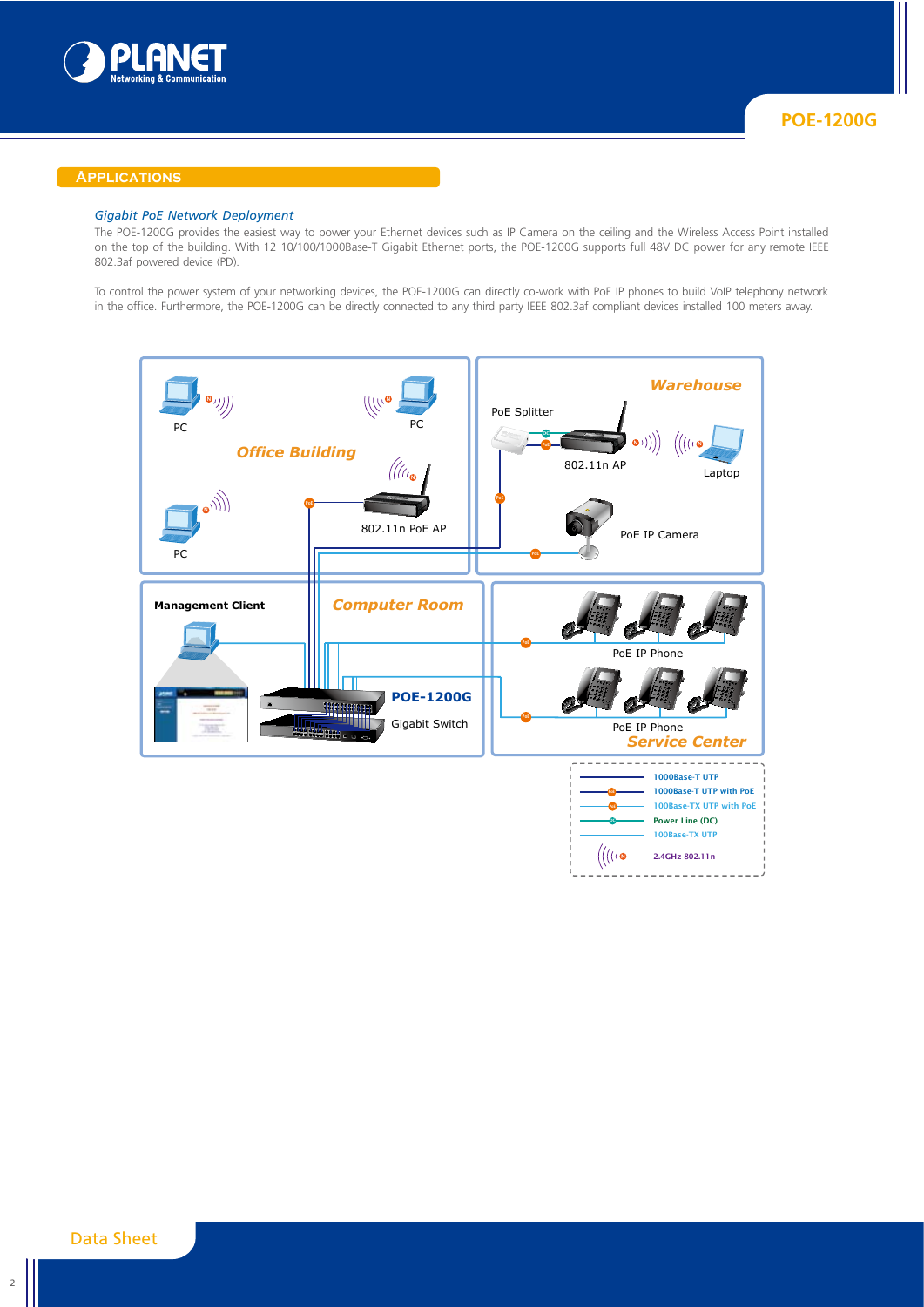

# **Specification**

| Product                            |                                 |                                                               |
|------------------------------------|---------------------------------|---------------------------------------------------------------|
|                                    |                                 | 12-Port Gigabit IEEE 802.3af Power over Ethernet Injector Hub |
| Model                              |                                 | <b>POE-1200G</b>                                              |
| <b>Hardware Specification</b>      |                                 |                                                               |
|                                    | "Data" Input Ports              | 12x RJ-45 STP                                                 |
| Interface                          | "PoE (Data+Power)" Output Ports | 12x RJ-45 STP                                                 |
|                                    | <b>Management Port</b>          | 1 x RJ-45; 10/100Base-TX, auto-negotiation, auto-MDI / MDIX   |
| Data Rate                          |                                 | 10/100/1000Mbps                                               |
| <b>LED</b>                         |                                 | System: Power x 1 (Green)                                     |
|                                    |                                 | FAN Alert x 1(Green)                                          |
|                                    |                                 | Management Port x2: 10/100 (Orange / Green)                   |
|                                    |                                 | Per PoE Port: PoE in Use x 1 (Green)                          |
| <b>Network Cable</b>               |                                 | 10Base-T: 2-Pair UTP Cat. 3, 4, 5, up to 100m (328ft)         |
|                                    |                                 | 100Base-TX: 2-Pair UTP Cat. 3, 4, 5, up to 100m (328ft)       |
|                                    |                                 | 1000Base-T: 2-pair UTP Cat. 5e, 6 up to 100m (328ft)          |
|                                    |                                 | EIA/TIA- 568 100-ohm STP (100m)                               |
| Dimension (W x D x H)              |                                 | 440 x 200 x 44 mm (1U height)                                 |
| Weight                             |                                 | 2.73kg                                                        |
| <b>Power Requirement</b>           |                                 | 100-240V AC, 50/60 Hz                                         |
| <b>Power Consumption</b>           |                                 | 200 Watts max.                                                |
| Cooling                            |                                 | Fan $\times$ 1                                                |
| <b>Power over Ethernet</b>         |                                 |                                                               |
| PoE Standard                       |                                 | IEEE 802.3af Power over Ethernet / Mid-Span PSE               |
| PoE Power supply Type              |                                 | Mid-Span                                                      |
| PoE Power Output                   |                                 | Per Port DC 48V 15.4 Watts                                    |
| Power Pin Assignment               |                                 | $4/5(+)$ , $7/8(-)$                                           |
| PoE Power Budget                   |                                 | 190 Watts                                                     |
|                                    |                                 |                                                               |
| Management                         |                                 | Web, PLANET Smart Discovery Utility                           |
| Management Interface               |                                 | Power Limit by Priority and Total Limit                       |
|                                    |                                 | Per port power Enable/Disable                                 |
|                                    |                                 |                                                               |
| PoE Management                     |                                 | Power feeding priority                                        |
|                                    |                                 | Current usage and status                                      |
|                                    |                                 | Total power consumption                                       |
|                                    |                                 | Per port power Schedule                                       |
| <b>Management Feature</b>          |                                 | System / Management functions setup                           |
|                                    |                                 | Web firmware upgrade                                          |
|                                    |                                 | SNMP Trap for alarm notification of events                    |
| <b>Standards Conformance</b>       |                                 |                                                               |
|                                    |                                 | IEEE 802.3 10Base-T Ethernet                                  |
| <b>Standards Compliance</b>        |                                 | IEEE 802.3u 100Base-TX Fast Ethernet                          |
|                                    |                                 | IEEE 802.3ab 1000Base-T Gigabit Ethernet                      |
|                                    |                                 | IEEE 802.3af Power over Ethernet                              |
| <b>Regulation Compliance</b>       |                                 | FCC Part 15 Class A, CE                                       |
| <b>Environmental Specification</b> |                                 |                                                               |
| Operating                          |                                 | Temperature:<br>$0 \sim 50$ Degree C                          |
|                                    |                                 | Relative Humidity: $5 \sim 95\%$ (non-condensing)             |
| Storage                            |                                 | -40 $\sim$ 70 Degree C<br>Temperature:                        |
|                                    |                                 | Relative Humidity: $5 \sim 95\%$ (non-condensing)             |

# **Ordering Information**

POE-1200G 12-Port Gigabit IEEE 802.3af Power over Ethernet Injector Hub (190 Watts full power)

# Data Sheet

3